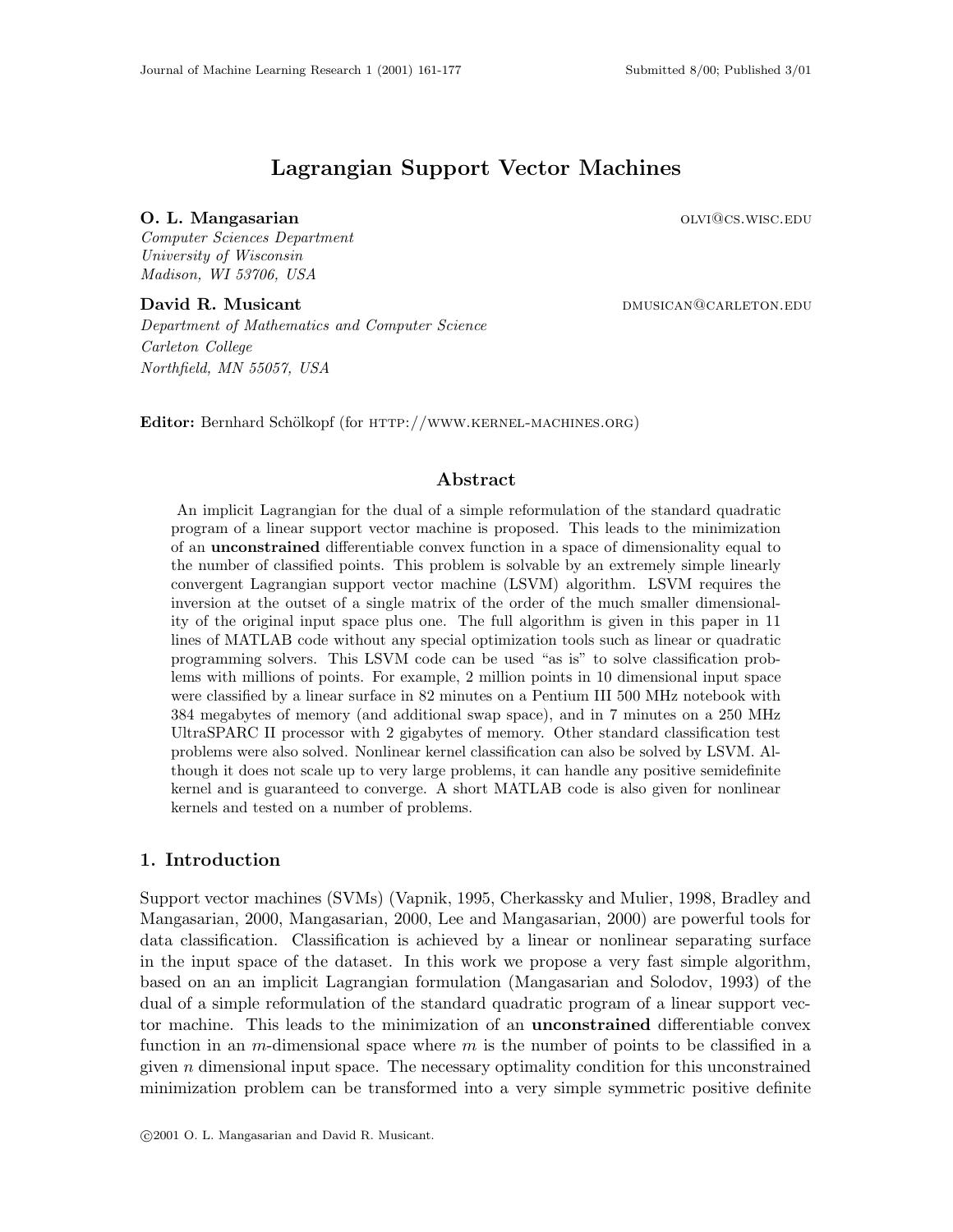complementarity problem (12). A linearly convergent iterative Lagrangian support vector machine (LSVM) Algorithm 1 is given for solving (12). LSVM requires the inversion at the outset of a single matrix of the order of the dimensionality of the original input space plus one:  $(n+1)$ . The algorithm can accurately solve problems with millions of points and requires only standard native MATLAB commands without any optimization tools such as linear or quadratic programming solvers.

As was the case in our recent active set support vector machine (ASVM) approach (Mangasarian and Musicant, 2000), the following two simple changes were made to the standard linear SVM: (i) The margin (distance) between the parallel bounding planes was maximized with respect to both orientation  $(w)$  as well as location relative to the origin  $(\gamma)$ . Such a change was also carried out in our successive overrelaxation (SOR) approach (Mangasarian and Musicant, 1999) as well as in the smooth support vector machine (SSVM) approach of Lee and Mangasarian (2000). See equation (7) and Figure 1. (ii) The error in the soft margin  $(y)$  was minimized using the 2-norm squared instead of the conventional 1-norm. See equation (7). These straightforward, but important changes, lead to a considerably simpler positive definite dual problem with nonnegativity constraints only. See equation (8). Although our use of a quadratic penalty for the soft margin as indicated in (ii) above is nonstandard, it has been used effectively in previous work (Lee and Mangasarian, 2000, 2001, Mangasarian and Musicant, 2000). In theory, this change could lead to a less robust classifier in the presence of outliers. However, this modification to the SVM does not seem to have a detrimental effect, as can be seen in the experimental results of Section 5.

In Section 2 of the paper we begin with the standard SVM formulation and its dual and then give our formulation and its dual. We note that computational evidence given in our previous work (Mangasarian and Musicant, 2000) shows that this alternative formulation does not compromise on generalization ability. Section 3 gives our simple iterative Lagrangian support vector machine (LSVM) Algorithm 1 and establishes its global linear convergence. LSVM, stated in 11 lines of MATLAB Code 2 below, solves once at the outset a single system of  $n + 1$  equations in  $n + 1$  variables given by a symmetric positive definite matrix. It then uses a linearly convergent iterative method to solve the problem. In Section 4 LSVM is extended to positive semidefinite nonlinear kernels. Section 5 describes our numerical results which show that LSVM gives comparable or better testing results than those of other SVM algorithms, and in some cases is dramatically faster than a standard quadratic programming SVM solver.

We now describe our notation and give some background material. All vectors will be column vectors unless transposed to a row vector by a prime  $\prime$ . For a vector x in the ndimensional real space  $R^n$ ,  $x_+$  denotes the vector in  $R^n$  with all of its negative components set to zero. This corresponds to projecting x onto the nonnegative orthant. The base of the natural logarithms will be denoted by  $\varepsilon$ , and for a vector  $y \in R^m$ ,  $\varepsilon^{-y}$  will denote a vector in  $R^m$  with components  $\varepsilon^{-y_i}$ ,  $i=1,\ldots,m$ . The notation  $A \in R^{m \times n}$  will signify a real  $m \times n$  matrix. For such a matrix A' will denote the transpose of A,  $A_i$  will denote the *i*-th row of A and  $A_{i,j}$  will denote the j-th column of A. A vector of ones or zeroes in a real space of arbitrary dimension will be denoted by  $e$  or 0, respectively. The identity matrix of arbitrary dimension will be denoted by I. For two vectors x and y in  $R<sup>n</sup>$ ,  $x \perp y$  denotes orthogonality, that is  $x'y = 0$ . We use := to denote definition. The 2-norm of a vector x and a matrix Q will be denoted by  $||x||$  and  $||Q||$  respectively. A separating plane, with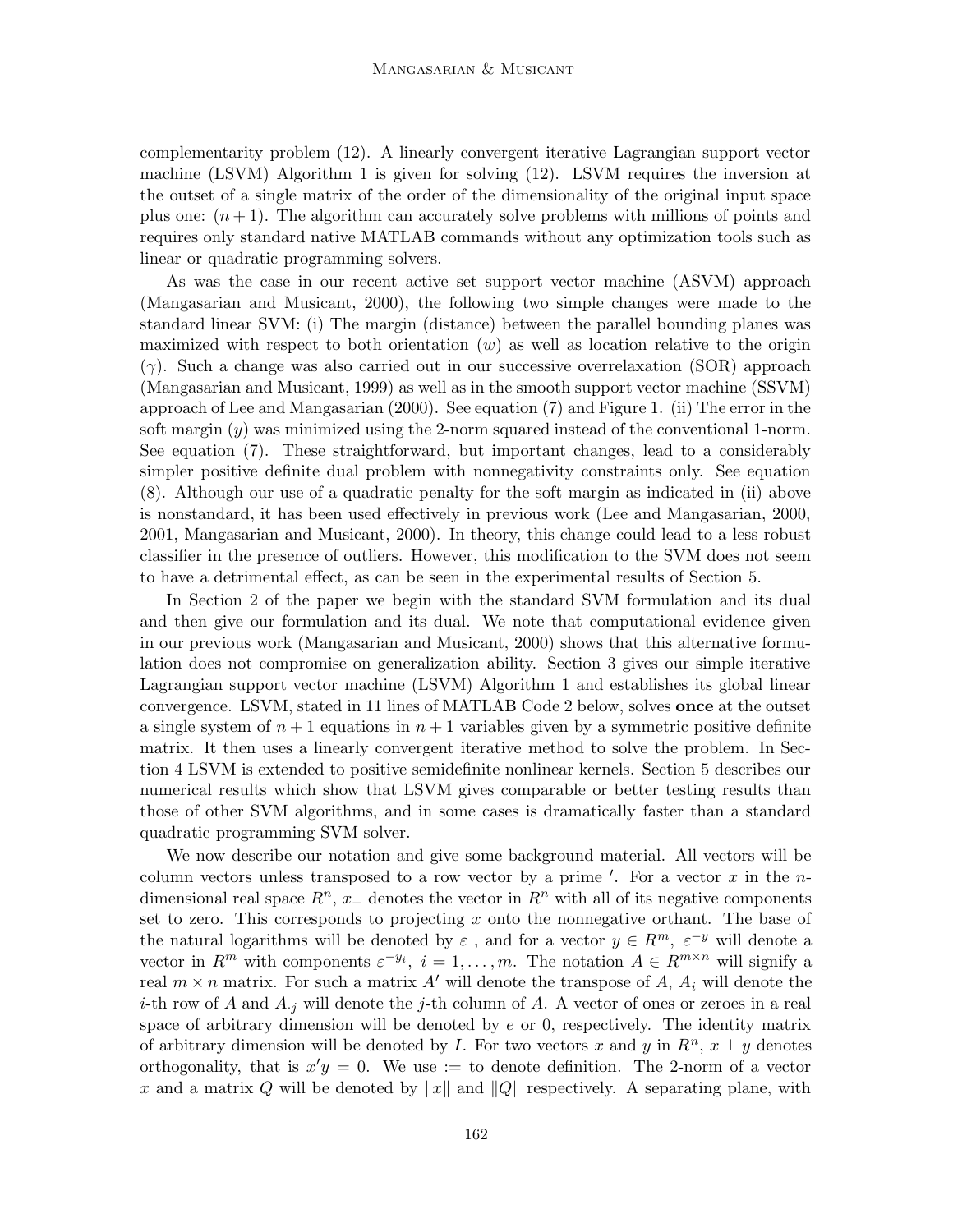respect to two given point sets A and B in  $R^n$ , is a plane that attempts to separate  $R^n$  into two halfspaces such that each open halfspace contains points mostly of  $A$  or  $B$ . A special case of the Sherman-Morrison-Woodbury (SMW) identity (Golub and Van Loan, 1996) will be utilized:

$$
(\frac{I}{\nu} + HH')^{-1} = \nu(I - H(\frac{I}{\nu} + H'H)^{-1}H'),\tag{1}
$$

where  $\nu$  is a positive number and H is an arbitrary  $m \times k$  matrix. This identity, easily verifiable by premultiplying both sides by  $(\frac{I}{\nu} + HH')$ , enables us to invert a large  $m \times m$ matrix of the form in (1) by merely inverting a smaller  $k \times k$  matrix. It was also used recently in our ASVM paper (Mangasarian and Musicant, 2000) as well as by Ferris and Munson (2000).

### 2. The Linear Support Vector Machine

We consider the problem of classifying m points in the n-dimensional real space  $R<sup>n</sup>$ , represented by the  $m \times n$  matrix A, according to membership of each point  $A_i$  in the class  $A+$ or  $\mathcal{A}-$  as specified by a given  $m \times m$  diagonal matrix D with plus ones or minus ones along its diagonal. For this problem the standard support vector machine with a linear kernel (Vapnik, 1995, Cherkassky and Mulier, 1998) is given by the following quadratic program with parameter  $\nu > 0$ :

$$
\min_{(w,\gamma,y)\in R^{n+1+m}} \nu e' y + \frac{1}{2} w' w \text{ s.t. } D(Aw - e\gamma) + y \ge e, \ \ y \ge 0. \tag{2}
$$

Here  $w$  is the normal to the bounding planes:

$$
x'w = \gamma \pm 1\tag{3}
$$

and  $\gamma$  determines their location relative to the origin. See Figure 1. The plane  $x'w = \gamma + 1$ bounds the class  $\mathcal{A}$ + points, possibly with some error, and the plane  $x'w = \gamma - 1$  bounds the class A− points, also possibly with some error. The linear separating surface is the plane:

$$
x'w = \gamma,\tag{4}
$$

midway between the bounding planes (3). The quadratic term in (2) is twice the reciprocal of the square of the 2-norm distance  $2/||w||$  between the two bounding planes of (3) (see Figure 1). This term enforces maximization of this distance, which is often called the "margin". If the classes are linearly inseparable, as depicted in Figure 1, then the two planes bound the two classes with a "soft margin". That is, they bound each set approximately with some error determined by the nonnegative error variable y:

$$
A_i w + y_i \geq \gamma + 1, \text{ for } D_{ii} = 1,
$$
  
\n
$$
A_i w - y_i \leq \gamma - 1, \text{ for } D_{ii} = -1.
$$
\n(5)

Traditionally the constant  $\nu$  in (2) multiplies the the 1-norm of the error variable  $\gamma$  and acts as a weighting factor. A nonzero y results in an approximate separation as depicted in Figure 1. The dual to the standard quadratic linear SVM  $(2)$  (Mangasarian, 1994, Schölkopf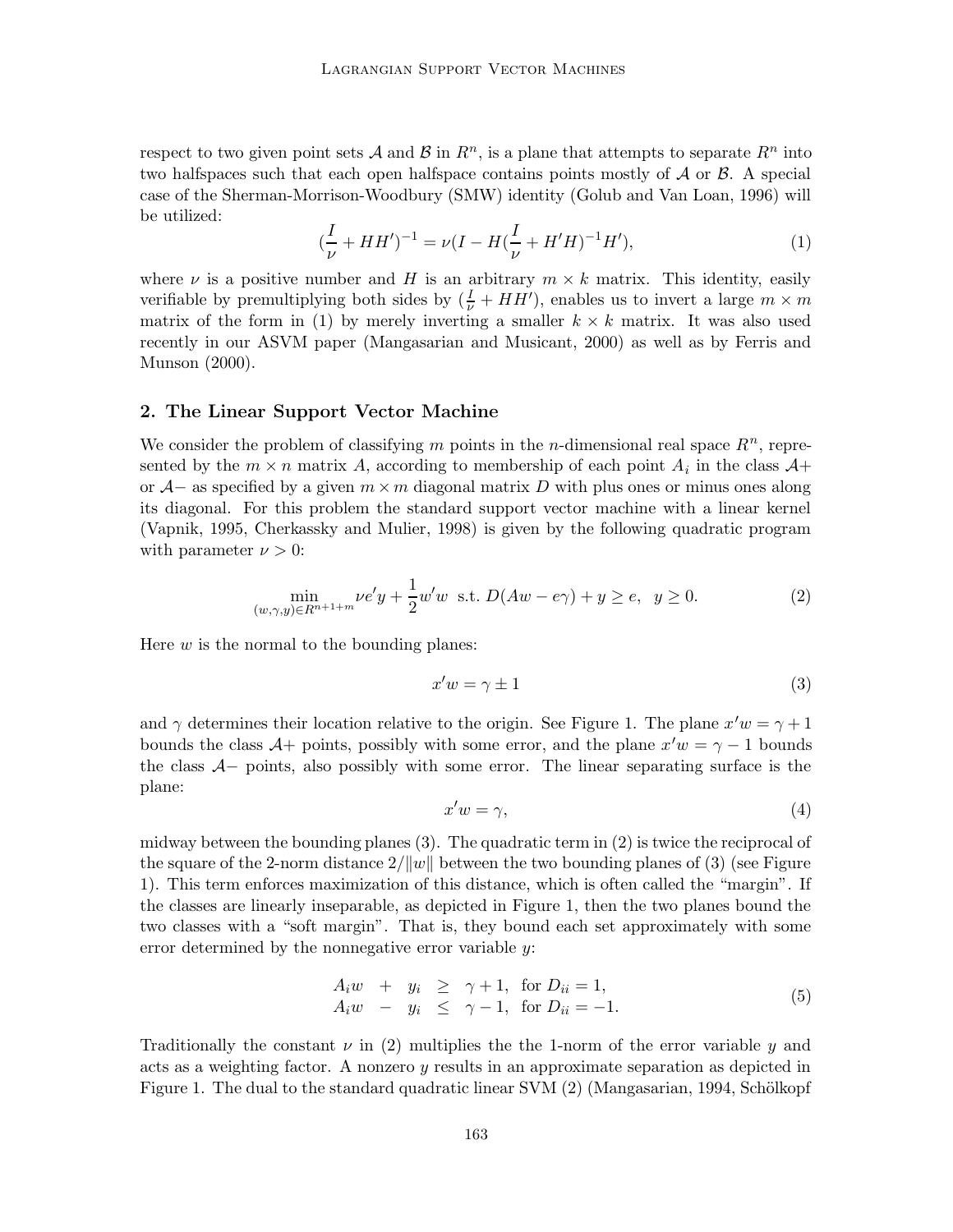

PSfrag replacements



et al., 1999, Mangasarian, 2000, Cristianini and Shawe-Taylor, 2000) is the following:

$$
\min_{u \in R^m} \frac{1}{2} u' D A A' D u - e' u \text{ s.t. } e' D u = 0, \ \ 0 \le u \le \nu e. \tag{6}
$$

The variables  $(w, \gamma)$  of the primal problem which determine the separating surface (4) can be obtained from the solution of the dual problem above (Mangasarian and Musicant, 1999, Eqns. 5 and 7). We note immediately that the matrix  $DAA'D$  appearing in the dual objective function (6) is not positive definite in general because typically  $m >> n$ . Also, there is an equality constraint present, in addition to bound constraints, which for large problems necessitates special computational procedures such as SMO (Platt, 1999) or SVM<sup>light</sup> (Joachims, 1999). Furthermore, a one-dimensional optimization problem (Mangasarian and Musicant, 1999) must be solved in order to determine the locator  $\gamma$  of the separating surface (4). In order to overcome all these difficulties as well as that of dealing with the necessity of having to essentially invert a very large matrix of the order of  $m \times m$ , we propose the following simple but critical modifications to the standard SVM formulation (2). We change the 1-norm of y to a 2-norm squared which makes the constraint  $y \geq 0$  redundant. We also append the term  $\gamma^2$  to w'w. This in effect maximizes the margin between the parallel separating planes (3) by optimizing with respect to both w and  $\gamma$  (Mangasarian and Musicant, 1999), that is with respect to both orientation and location of the planes, rather that just with respect to  $w$  which merely determines the orientation of the plane. This leads to the following reformulation of the SVM:

$$
\min_{(w,\gamma,y)\in R^{n+1+m}} \nu \frac{y'y}{2} + \frac{1}{2}(w'w + \gamma^2) \text{ s.t. } D(Aw - e\gamma) + y \ge e. \tag{7}
$$

The dual of this problem is (Mangasarian, 1994):

$$
\min_{0 \le u \in R^m} \frac{1}{2} u'(\frac{I}{\nu} + D(AA' + ee')D)u - e'u.
$$
\n(8)

The variables  $(w, \gamma)$  of the primal problem which determine the separating surface (4) are recovered directly from the solution of the dual (8) above by the relations:

$$
w = A'Du, \quad y = \frac{u}{\nu}, \quad \gamma = -e'Du.
$$
\n<sup>(9)</sup>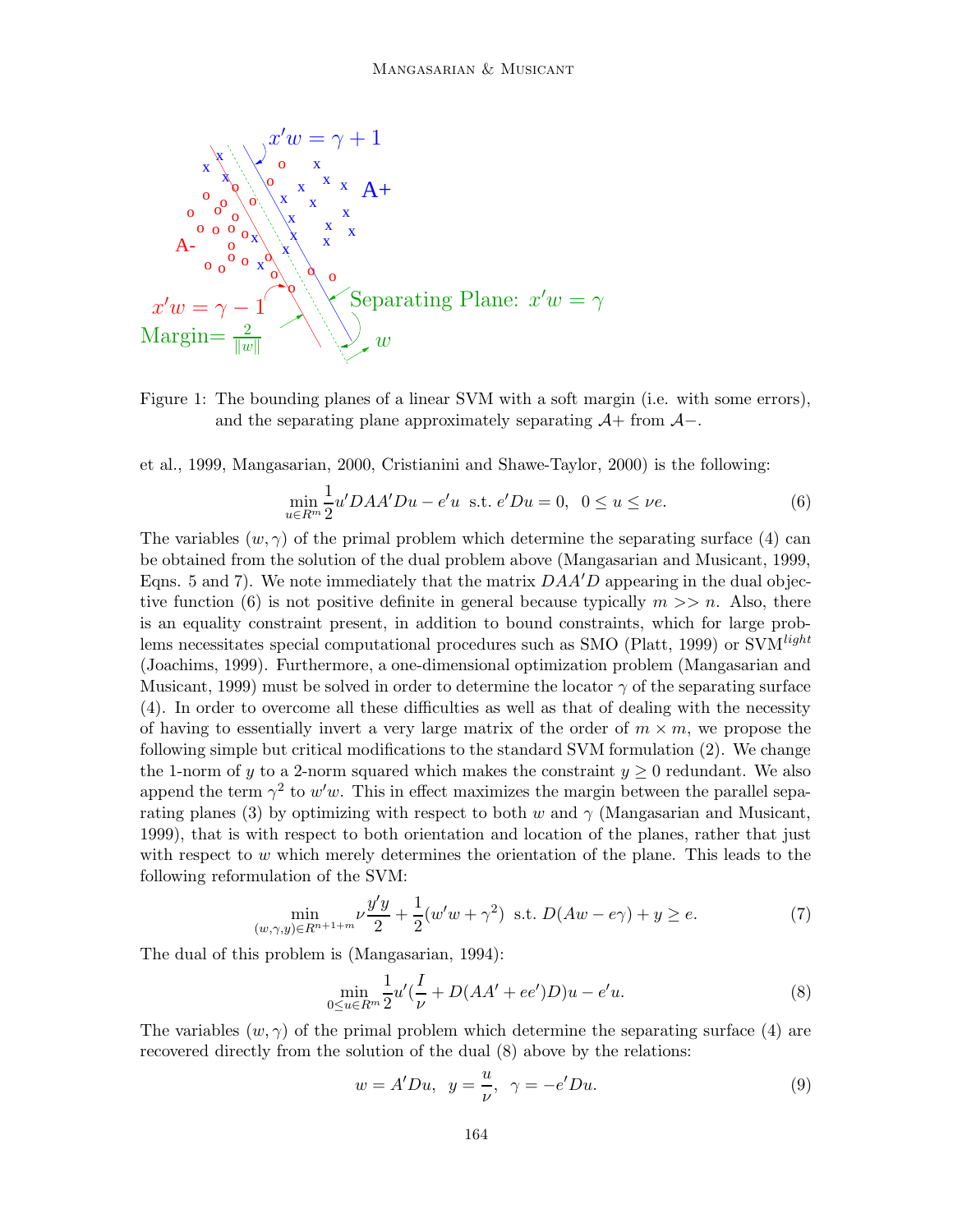We immediately note that the matrix appearing in the dual objective function is positive definite and that there is no equality constraint and no upper bound on the dual variable u. The only constraint present is a nonnegativity one. These facts lead us to our simple iterative Lagrangian SVM Algorithm which requires the inversion of a positive definite  $(n+1) \times (n+1)$  matrix, at the beginning of the algorithm followed by a straightforward linearly convergent iterative scheme that requires no optimization package.

### 3. LSVM (Lagrangian Support Vector Machine) Algorithm

Before stating our algorithm we define two matrices to simplify notation as follows:

$$
H = D[A \ -e], \quad Q = \frac{I}{\nu} + HH'. \tag{10}
$$

With these definitions the dual problem (8) becomes

$$
\min_{0 \le u \in R^m} f(u) := \frac{1}{2} u' Qu - e'u.
$$
\n(11)

It will be understood that within the LSVM Algorithm, the single time that  $Q^{-1}$  is computed at the outset of the algorithm, the SMW identity (1) will be used. Hence only an  $(n+1) \times$  $(n+1)$  matrix is inverted.

The LSVM Algorithm is based directly on the Karush-Kuhn-Tucker necessary and sufficient optimality conditions (Mangasarian, 1994, KTP 7.2.4, page 94) for the dual problem  $(11)$ :

$$
0 \le u \perp Qu - e \ge 0. \tag{12}
$$

By using the easily established identity between any two real numbers (or vectors)  $a$  and  $b$ :

$$
0 \le a \perp b \ge 0 \iff a = (a - \alpha b)_{+}, \ \alpha > 0,
$$
\n
$$
(13)
$$

the optimality condition (12) can be written in the following equivalent form for any positive α:

$$
Qu - e = ((Qu - e) - \alpha u)_+.
$$
\n(14)

These optimality conditions lead to the following very simple iterative scheme which constitutes our LSVM Algorithm:

$$
u^{i+1} = Q^{-1}(e + ((Qu^i - e) - \alpha u^i)_+), \ i = 0, 1, \dots,
$$
\n(15)

for which we will establish global linear convergence from any starting point under the easily satisfiable condition:

$$
0 < \alpha < \frac{2}{\nu}.\tag{16}
$$

We impose this condition as  $\alpha = 1.9/\nu$  in all our experiments, where  $\nu$  is the parameter of our SVM formulation (7). It turns out, and this is the way that led us to this iterative scheme, that the optimality condition (14), is also the necessary and sufficient condition for the unconstrained minimum of the implicit Lagrangian (Mangasarian and Solodov, 1993) associated with the dual problem (11):

$$
\min_{u \in R^m} L(u, \alpha) = \min_{u \in R^m} \frac{1}{2} u' Qu - e'u + \frac{1}{2\alpha} (\|(-\alpha u + Qu - e)_+\|^2 - \|Qu - e\|^2). \tag{17}
$$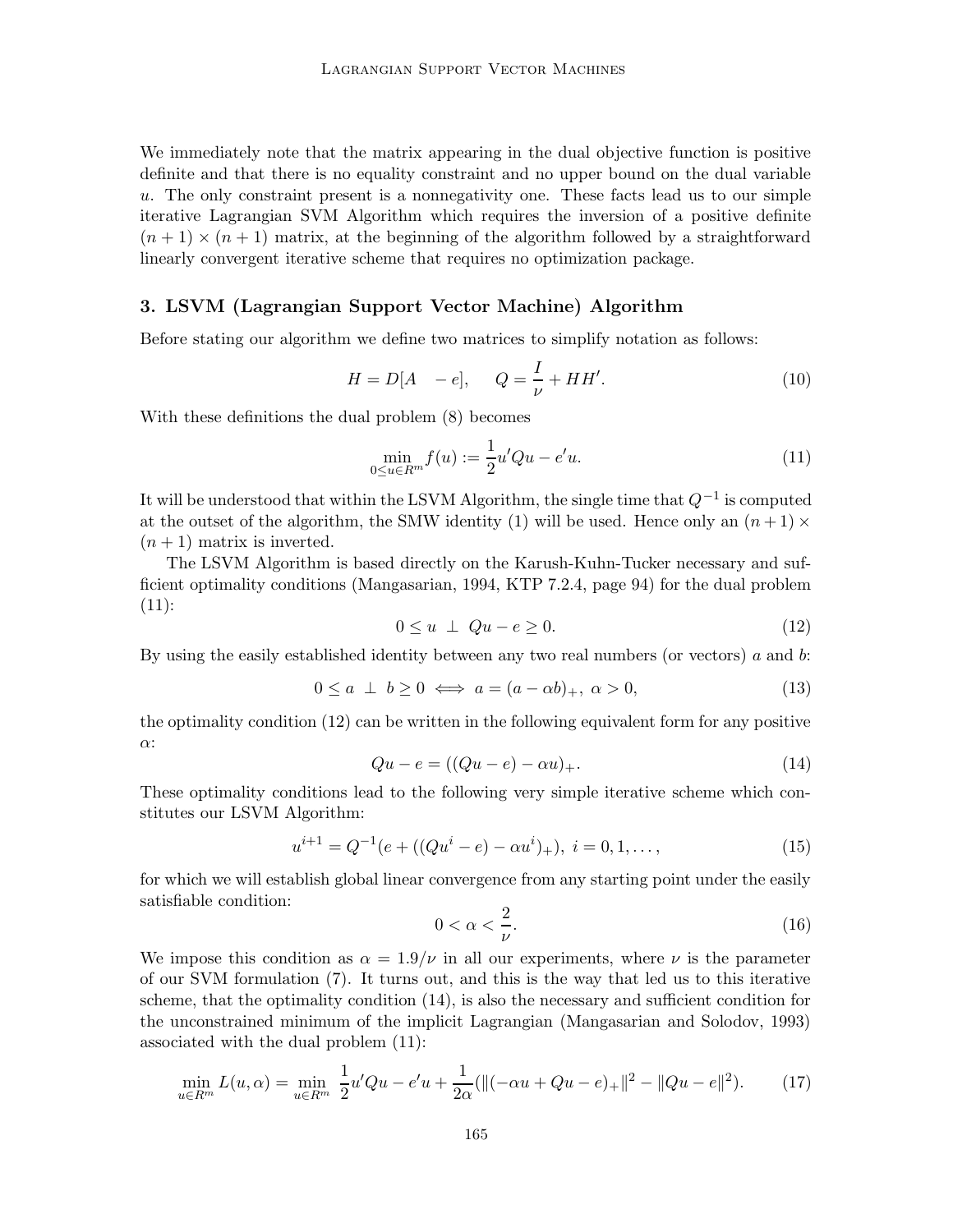Setting the gradient with respect to  $u$  of this convex and differentiable Lagrangian to zero gives

$$
(Qu - e) + \frac{1}{\alpha}(Q - \alpha I)((Q - \alpha I)u - e)_{+} - \frac{1}{\alpha}Q(Qu - e) = 0,
$$
\n(18)

or equivalently:

$$
(\alpha I - Q)((Qu - e) - ((Q - \alpha I)u - e)_+) = 0,
$$
\n(19)

which is equivalent to the optimality condition (14) under the assumption that  $\alpha$  is positive and not an eigenvalue of Q.

We establish now the global linear convergence of the iteration (15) under condition  $(16).$ 

Algorithm 1 LSVM Algorithm & Its Global Convergence Let  $Q \in R^{m \times m}$  be the symmetric positive definite matrix defined by (10) and let (16) hold. Starting with an arbitrary  $u^0 \in R^m$ , the iterates  $u^i$  of (15) converge to the unique solution  $\bar{u}$  of (11) at the linear rate:

$$
||Qu^{i+1} - Q\bar{u}|| \le ||I - \alpha Q^{-1}|| \cdot ||Qu^{i} - Q\bar{u}||. \tag{20}
$$

**Proof** Because  $\bar{u}$  is the solution of (11), it must satisfy the optimality condition (14) for any  $\alpha > 0$ . Subtracting that equation with  $u = \bar{u}$  from the iteration (15) premultiplied by Q and taking norms gives:

$$
||Qu^{i+1} - Q\bar{u}|| = ||(Qu^{i} - e - \alpha u^{i})_{+} - (Q\bar{u} - e - \alpha \bar{u})_{+}||
$$
\n(21)

Using the Projection Theorem (Bertsekas, 1999, Proposition 2.1.3) which states that the distance between any two points in  $\mathbb{R}^m$  is not less than the distance between their projections on any convex set (the nonnegative orthant here) in  $\mathbb{R}^m$ , the above equation gives:

$$
\|Qu^{i+1} - Q\bar{u}\| \leq \| (Q - \alpha I)(u^i - \bar{u}) \| \leq \| I - \alpha Q^{-1} \| \cdot \| Q(u^i - \bar{u}) \|.
$$
\n(22)

All we need to show now is that  $||I - \alpha Q^{-1}|| < 1$ . This follows from (16) as follows. Noting the definition (10) of Q and letting  $\lambda_i$ ,  $i = 1, \ldots, m$ , denote the nonnegative eigenvalues of  $HH'$ , all we need is:

$$
-1 < 1 - \alpha \left(\frac{1}{\nu} + \lambda_i\right)^{-1} < 1,\tag{23}
$$

or equivalently:

$$
2 > \alpha \left(\frac{1}{\nu} + \lambda_i\right)^{-1} > 0,\tag{24}
$$

which is satisfied under the assumption  $(16)$ .

We give now a complete MATLAB (The MathWorks, Inc., 1994-2001) code of LSVM which is capable of solving problems with millions of points using only native MATLAB commands. The input parameters, besides A, D and  $\nu$  of (10), which define the problem, are: itmax, the maximum number of iterations and tol, the tolerated nonzero error in  $||u^{i+1} - u^i||$  at termination. The quantity  $||u^{i+1} - u^i||$  bounds from above:

$$
||Q||^{-1} \cdot ||Qu^{i} - e - ((Qu^{i} - e) - \alpha u^{i})_{+}||,
$$
\n(25)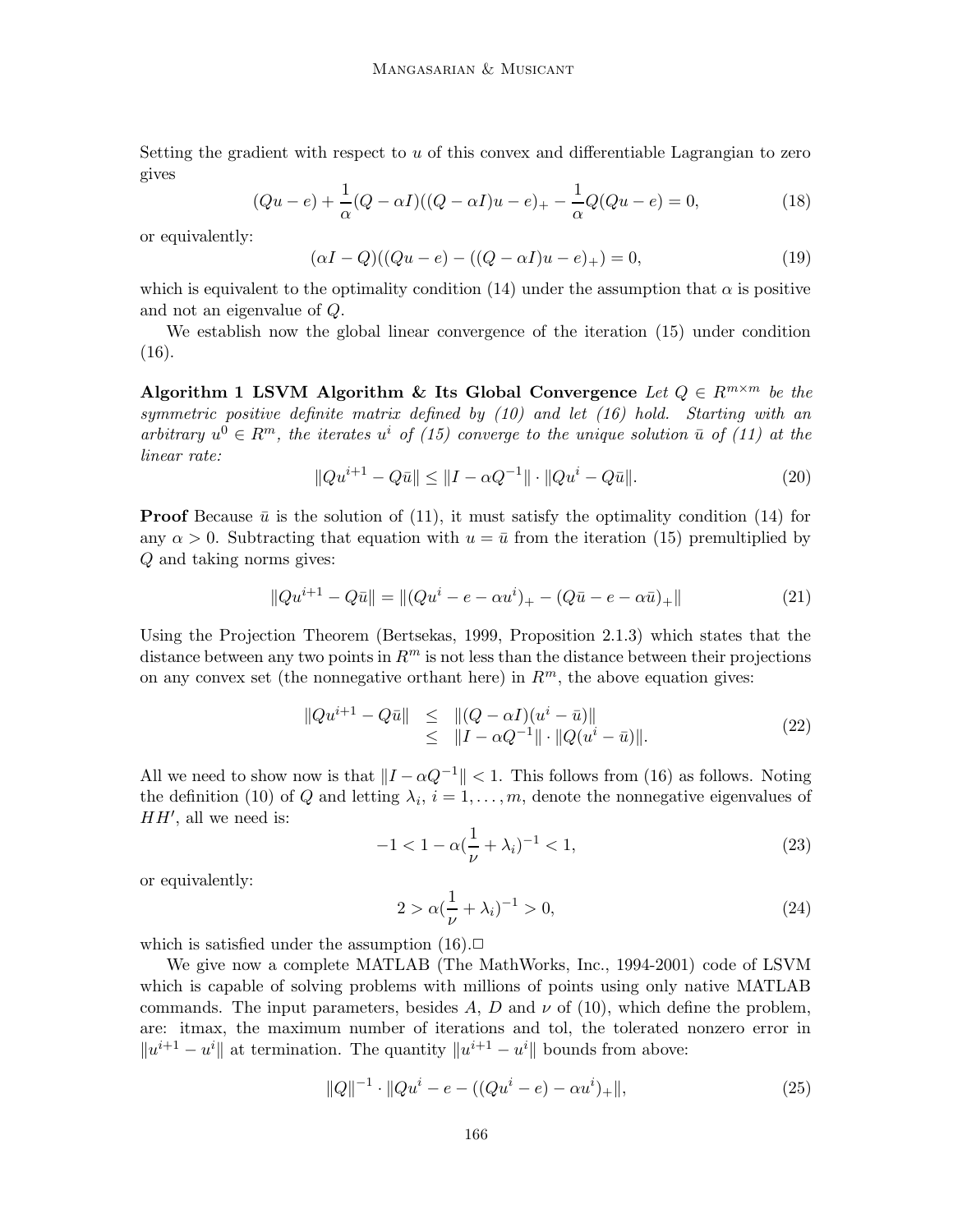which measures the violation of the optimality criterion (14). It follows (Mangasarian and Ren, 1994) that  $\|u^{i+1} - u^i\|$  also bounds  $\|u^i - \bar{u}\|$ , and by (9) it also bounds  $\|w^i - \bar{w}\|$  and  $|\gamma^i - \bar{\gamma}|$ , where  $(\bar{w}, \bar{\gamma}, \bar{y})$  is the unique solution of the primal SVM (7).

### Code 2 LSVM MATLAB M-File

```
function [it, opt, w, gamma] = svm1(A,D,nu,itmax,tol)% lsvm with SMW for min 1/2*u'*Q*u-e'*u s.t. u=>0,
% Q=I/nu+H*H', H=D[A -e]% Input: A, D, nu, itmax, tol; Output: it, opt, w, gamma
% [it, opt, w, gamma] = svm1(A, D, nu, itmax, tol);[m,n] = size(A); alpha = 1.9/nu; e = ones(m,1); H = D * [A - e]; it = 0;S=H*inv(Gpeye(n+1)/nu+H'*H));u=nu*(1-S*(H'*e)); oldu=u+1;
  while it<itmax & norm(oldu-u)>tol
    z=(1+p1(((u/nu+H*(H'*u))-alpha*u)-1));oldu=u;
    u=nu*(z-S*(H'*z));it=it+1;
  end;
  opt=norm(u-oldu);w=A'*D*u;gamma=-e'*D*u;
```

```
function p1 = p1(x); p1 = (abs(x)+x)/2;
```
# 4. LSVM for Nonlinear Kernels

In this section of the paper we show how LSVM can be used to solve classification problems with positive semidefinite nonlinear kernels. Algorithm 1 and its convergence can be extended for such nonlinear kernels as we show below. The only price paid for this extension is that problems with large datasets can be handled using the Sherman-Morrison-Woodbury (SMW) identity (1) only if the inner product terms of the kernel (Mangasarian, 2000, Equation (3)) are explicitly known, which in general they are not. Nevertheless LSVM may be a useful tool for classification with nonlinear kernels because of its extreme simplicity as we demonstrate below with the simple MATLAB code for which it does not make use of the Sherman-Morrison-Woodbury identity nor any optimization package.

We shall use the notation of Mangasarian (2000). For  $A \in R^{m \times n}$  and  $B \in R^{n \times \ell}$ , the **kernel**  $K(A, B)$  maps  $R^{m \times n} \times R^{n \times \ell}$  into  $R^{m \times \ell}$ . A typical kernel is the Gaussian kernel  $\epsilon^{-\mu \|A_i'-B_{\cdot,j}\|^2}, i,j = 1,\ldots,m, \ell = m$ , where  $\epsilon$  is the base of natural logarithms, while a linear kernel is  $K(A, B) = AB$ . For a column vector x in  $R<sup>n</sup>$ ,  $K(x', A')$  is a row vector in  $R^m$ , and the linear separating surface (4) is replaced by the nonlinear surface

$$
K([x' - 1], \begin{bmatrix} A' \\ -e' \end{bmatrix})Du = 0,
$$
\n(26)

where u is the solution of the dual problem  $(11)$  with Q re-defined for a general nonlinear kernel as follows:

$$
G = [A \ -e], \quad Q = \frac{I}{\nu} + DK(G, G')D. \tag{27}
$$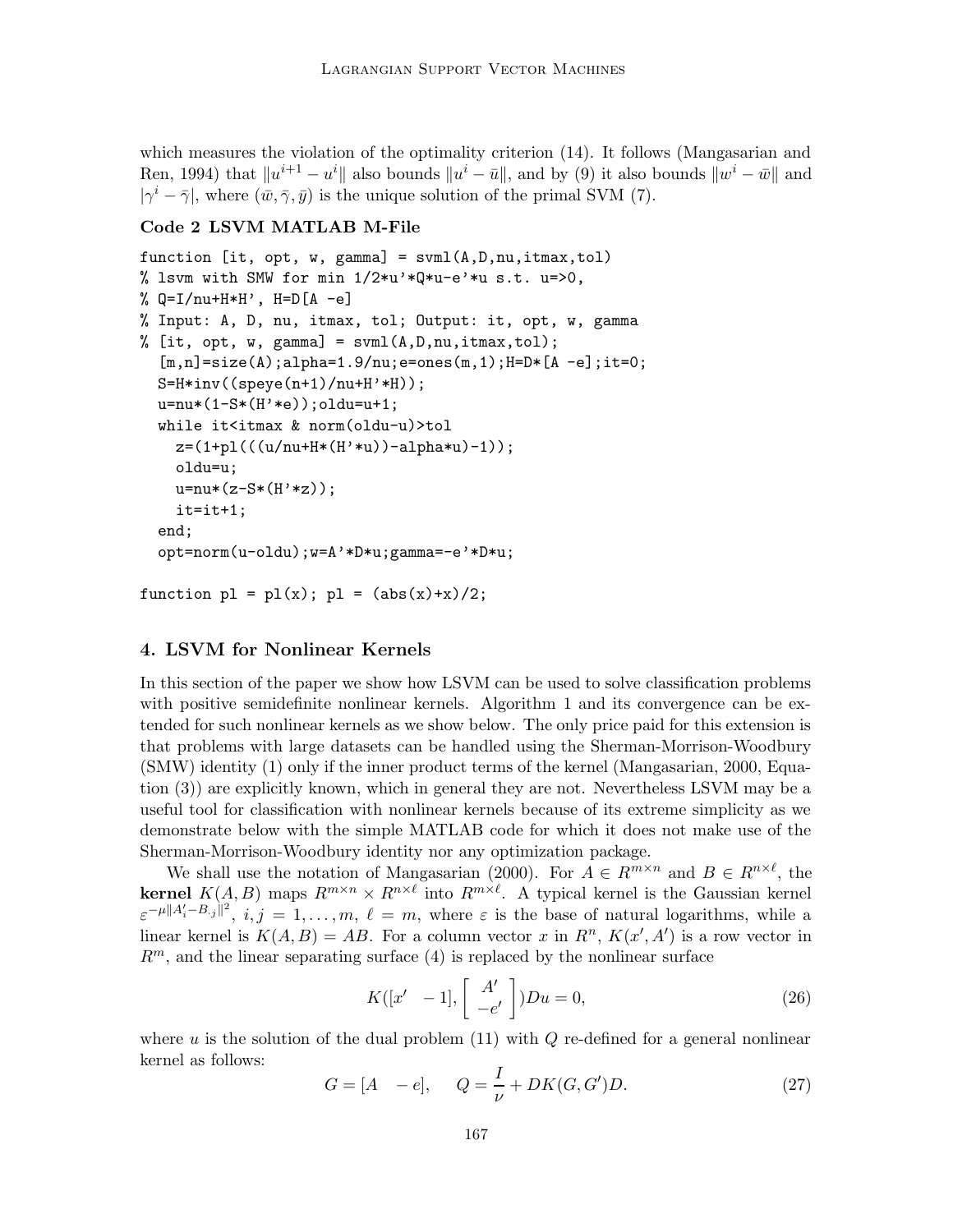Note that the nonlinear separating surface (26) degenerates to the linear one (4) if we let  $K(G, G') = GG'$  and make use of (9).

To justify the nonlinear kernel formulation (27) we refer the reader to (Mangasarian, 2000, Equation (8.9)) for a similar result and give a brief derivation here. If we rewrite our dual problem for a linear kernel (8) in the equivalent form:

$$
\min_{0 \le u \in R^m} \frac{1}{2} u'(\frac{I}{\nu} + DGG'D)u - e'u,\tag{28}
$$

and replace the linear kernel  $GG'$  by a general nonlinear positive semidefinite symmetric kernel  $K(G, G')$  we obtain:

$$
\min_{0 \le u \in R^m} \frac{1}{2} u'(\frac{I}{\nu} + DK(G, G'))u - e'u.
$$
\n(29)

This is the formulation given above in (27). We note that the Karush-Kuhn-Tucker necessary and sufficient optimality conditions for this problem are:

$$
0 \le u \quad \perp \quad (\frac{I}{\nu} + DK([A \quad -e], \left[ \begin{array}{c} A' \\ -e' \end{array} \right])D)u - e \ge 0,
$$
\n
$$
(30)
$$

which underly LSVM for a nonlinear positive semidefinite kernel  $K(G, G')$ . The positive semidefiniteness of the nonlinear kernel  $K(G, G')$  is needed in order to ensure the existence of a solution to both (29) and (30).

All the results of the previous section remain valid, with Q re-defined as above for any positive semidefinite kernel K. This includes the iterative scheme  $(15)$  and the convergence result given under the Algorithm 1. However, because we do not make use of the Sherman-Morrison-Woodbury identity for a nonlinear kernel, the LSVM MATLAB Code 3 is somewhat different and is as follows: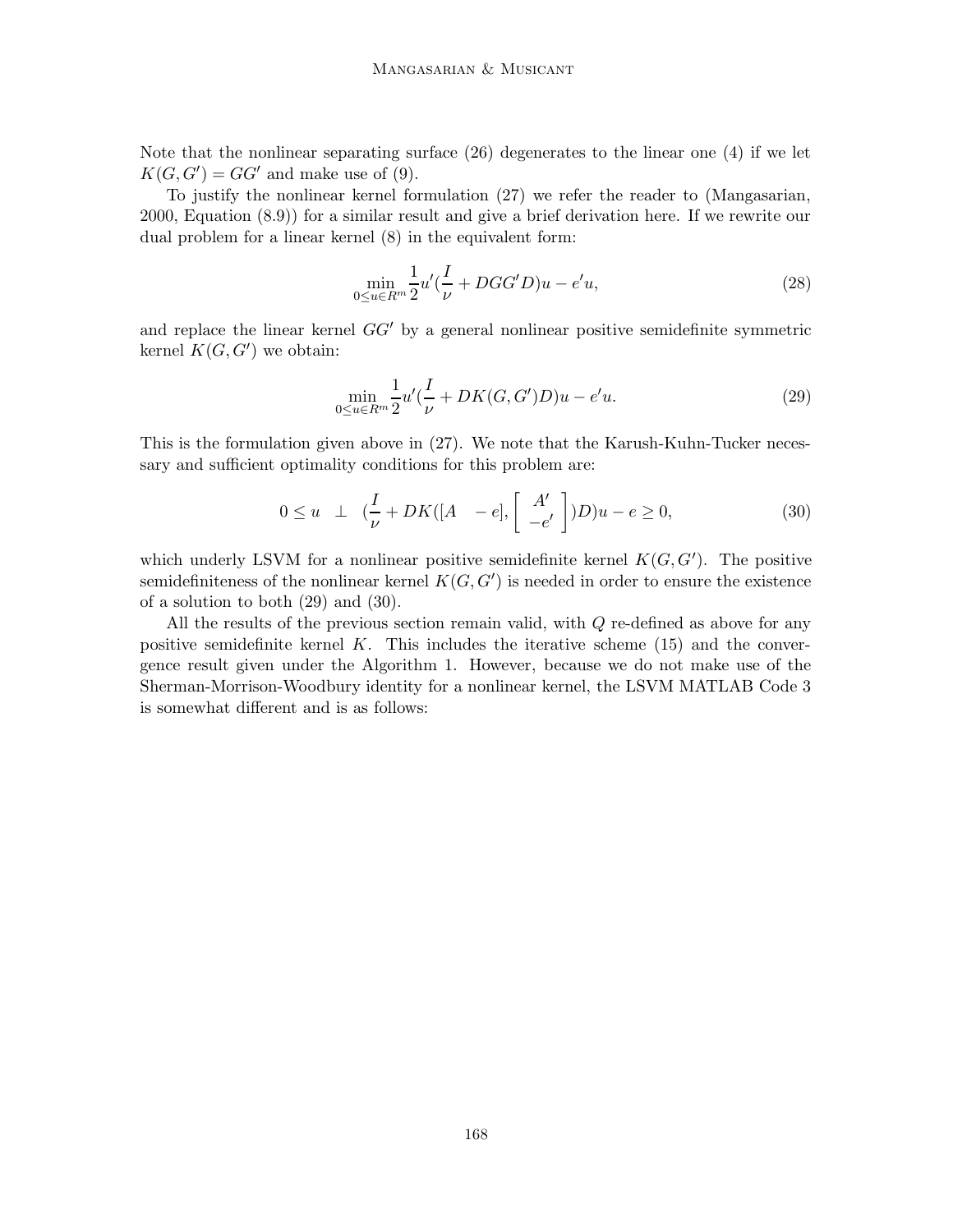### Code 3 LSVM MATLAB M-File for Nonlinear Kernel  $K(\cdot, \cdot)$

```
function [it, opt,u] = svmlk(nu,itmax,tol,D,KM)
% lsvm with nonlinear kernel for min 1/2*u'*Q*u-e'*u s.t. u=>0
\% Q=I/nu+DK(G,G')D, G=[A -e]
% Input: nu, itmax, tol, D, KM=K(G,G')
% [it, opt, u] = \text{swmlk}(nu, itmax, tol, D, KM);m = size(KM, 1);alpha=1.9/nu;e=ones(m,1);I=speye(m);it=0;
  Q=I/nu+D*KM*D; P=inv(Q);u=P*e;oldu=u+1;
  while it<itmax & norm(oldu-u)>tol
    oldu=u;
    u = P * (1 + p1(Q * u - 1 - \alpha) p h a * u));
    it=it+1;
  end;
  opt=norm(u-oldu);[it opt]
```

```
function p1 = p1(x); p1 = (abs(x)+x)/2;
```
Since we cannot use the Sherman-Morrison-Woodbury identity in the general nonlinear case, we note that this code for a nonlinear kernel is effective for moderately sized problems. The sizes of the matrices  $P$  and  $Q$  in Code 3 scale quadratically with the number of data points.

### 5. Numerical Implementation and Comparisons

The implementation of LSVM is straightforward, as shown in the previous sections. Our first "dry run" experiments were on randomly generated problems just to test the speed and effectiveness of LSVM on large problems. We first used a Pentium III 500 MHz notebook with 384 megabytes of memory (and additional swap space) on 2 million randomly generated points in  $R^{10}$  with  $\nu = \frac{1}{m}$  and  $\alpha = \frac{1.9}{\nu}$ . LSVM solved the problem in 6 iterations in 81.52 minutes to an optimality criterion of  $9.398e-5$  on a 2-norm violation of (14). The same problem was solved in the same number of iterations and to the same accuracy in 6.74 minutes on a 250 MHz UltraSPARC II processor with 2 gigabytes of memory. After these preliminary encouraging tests we proceeded to more systematic numerical tests as follows.

Most of the rest of our experiments were run on the Carleton College workstation "gray", which utilizes a 700 MHz Pentium III Xeon processor and a maximum of 2 Gigabytes of memory available for each process. This computer runs Redhat Linux 6.2, with MATLAB 6.0. The one set of experiments showing the checkerboard were run on the UW-Madison Data Mining Institute "locop2" machine, which utilizes a 400 MHz Pentium II Xeon and a maximum of 2 Gigabytes of memory available for each process. This computer runs Windows NT Server 4.0, with MATLAB 5.3.1. Both gray and locop2 are multiprocessor machines. However, only one processor was used for all the experiments shown here as MATLAB is a single threaded application and does not distribute any effort across processors (The MathWorks, Inc., 2000). We had exclusive access to these machines, so there were no issues with other users inconsistently slowing the computers down.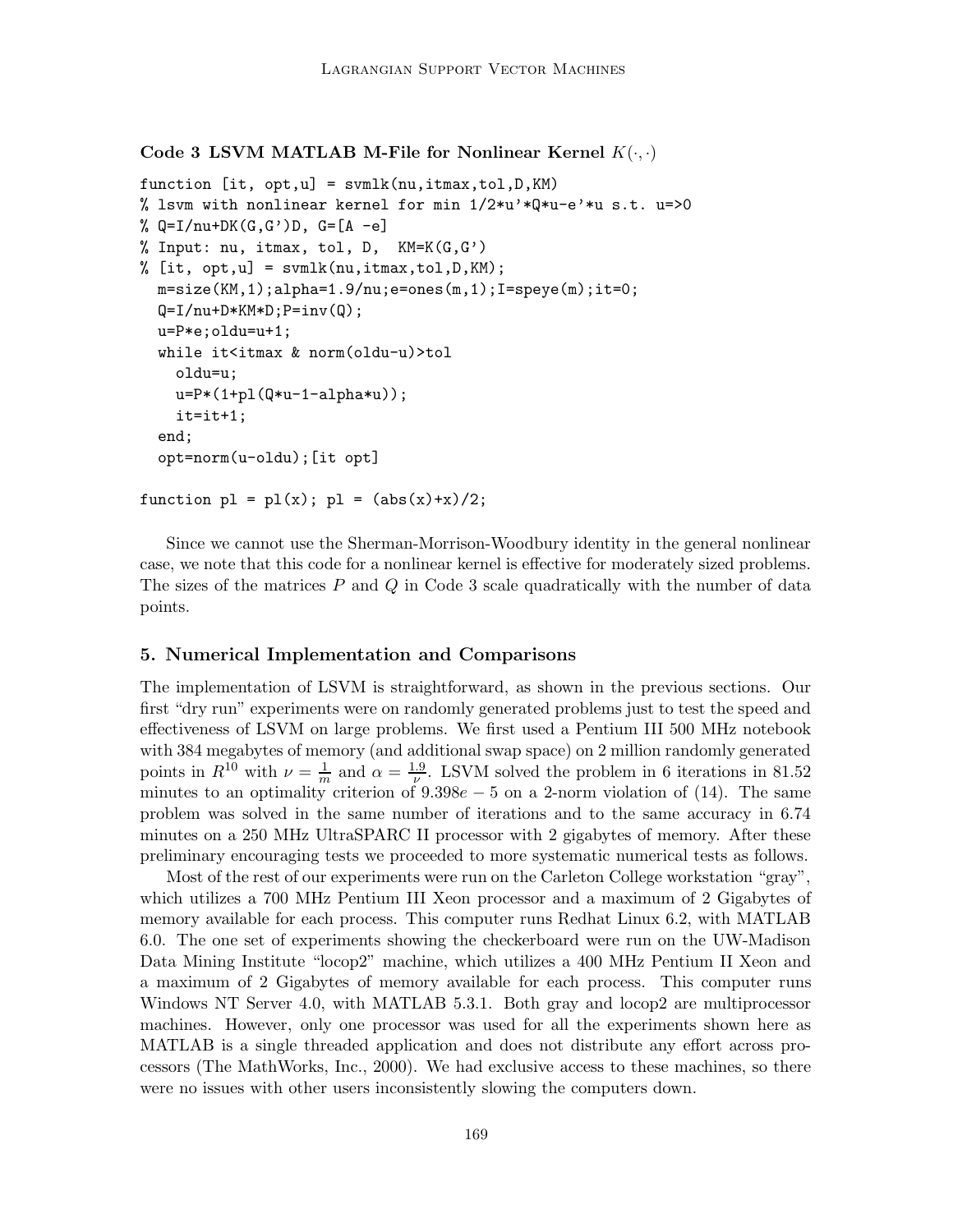The first results we present are designed to show that our reformulation of the SVM (7) and its associated algorithm LSVM yield similar performance to the standard SVM (2), referred to here as SVM-QP. Results are also shown for our active set SVM (ASVM) algorithm (Mangasarian and Musicant, 2000). For six datasets available from the UCI Machine Learning Repository (Murphy and Aha, 1992), we performed tenfold cross validation in order to compare test set accuracies between the methodologies. Furthermore, we utilized a tuning set for each algorithm to find the optimal value of the parameter  $\nu$ . For both LSVM and ASVM, we used an optimality tolerance of 0.001 to determine when to terminate. SVM-QP was implemented using the high-performing CPLEX barrier quadratic programming solver (ILOG, Inc., 1999) with its default stopping criterion. Altering the CPLEX default stopping criterion to match that of LSVM did not result in significant change in timing relative to LSVM, but did reduce test set correctness for SVM-QP.

We also tested SVM-QP with the well-known optimized algorithm SVM $^{light}$  (Joachims, 1998). Joachims, the author of  $\text{SVM}^{light}$ , graciously provided us with the newest version of the software (Version 3.10b) and advice on setting the parameters. All features for all experiments were normalized to the range  $[-1, +1]$  as recommended in the SVM<sup>light</sup> documentation. Such normalization was used in all experiments that we present, and is recommended for the LSVM algorithm due to the penalty on the bias parameter  $\gamma$  which we have added to our objective (7). We chose to use the default termination error criterion in SVM<sup>light</sup> of 0.001. We also present an estimate of how much memory each algorithm used, as well as the number of support vectors. The number of support vectors was determined here as the number of components of the dual vector u that were nonzero. Moreover, we also present the number of components of u larger than  $0.001$  (referred to in the table as "SVs with tolerance").

The results demonstrate that LSVM performs comparably to SVM-QP with respect to generalizability, and shows running times comparable to or better than SVM<sup>light</sup>. LSVM and ASVM show nearly identical generalization performance, as they solve the same optimization problem. Any differences in generalization observed between the two are only due to different approximate solutions being found at termination. LSVM and ASVM usually run in roughly the same amount of time, though there are some cases where ASVM is noticeably faster than LSVM. Nevertheless, this is impressive performance on the part of LSVM, which is a dramatically simpler algorithm than ASVM, CPLEX, and SVM<sup>light</sup>. LSVM utilizes significantly less memory than the SVM-QP algorithms as well, though it does require more support vectors than SVM-QP. We address this point in the conclusion.

We next compare LSVM with SVM<sup>light</sup> on the Adult dataset (Murphy and Aha, 1992), which is commonly used to compare SVM algorithms (Platt, 1999, Mangasarian and Musicant, 1999). These results, shown in Table 2, demonstrate that for the largest training sets LSVM performs faster than SVM<sup>light</sup> with similar test set accuracies. Note that the "iterations" column takes on very different meanings for the two algorithms. SVM<sup>light</sup> defines an iteration as solving an optimization problem over a a small number, or "chunk," of constraints. LSVM, on the other hand, defines an iteration as a matrix calculation which updates all the dual variables simultaneously. These two numbers are not directly comparable, and are included here only for purposes of monitoring scalability. In this experiment, LSVM uses significantly more memory than SVM $^{light}$ .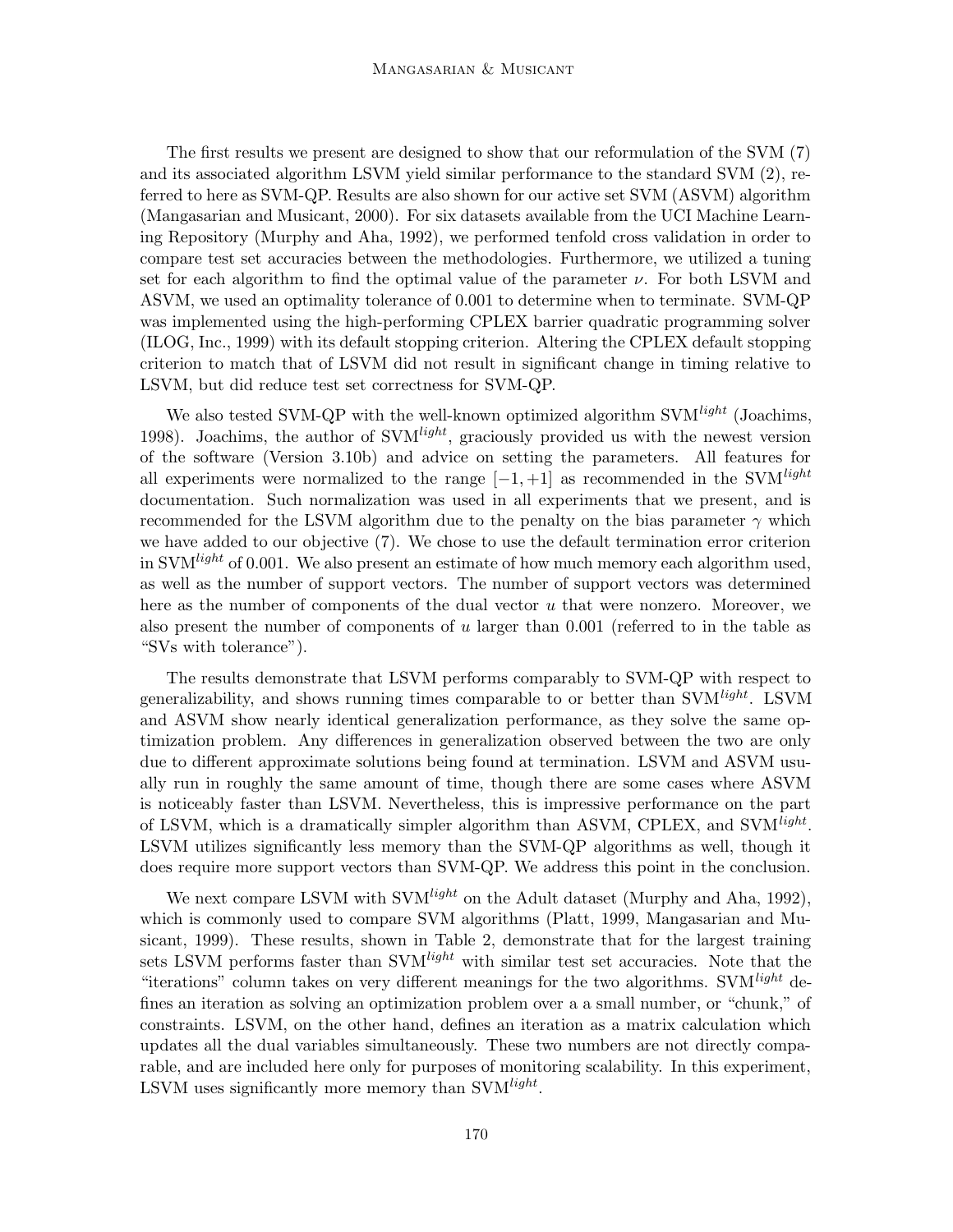| Dataset                      |                 | Training    | Testing     | Time      | Memory      | # of SVs | # of SVs       |
|------------------------------|-----------------|-------------|-------------|-----------|-------------|----------|----------------|
| m x n                        | Algorithm       | Correctness | Correctness | (CPU sec) | (Kilobytes) |          | (w/ tolerance) |
| <b>Liver Disorders</b>       | <b>CPLEX</b>    | 70.76%      | 68.41%      | 3.806     | 4,427       | 310.5    | 268.7          |
|                              | SVMlight        | 70.76%      | 68.41%      | 0.252     | 1,451       | 225.7    | 225.7          |
|                              | <b>ASVM</b>     | 70.14%      | 68.68%      | 0.007     | 2           | 299.4    | 299.4          |
| 345 x 6                      | <b>LSVM</b>     | 70.14%      | 68.68%      | $*0.053$  | 5           | 305.3    | 299.4          |
| <b>Cleveland Heart CPLEX</b> |                 | 87.73%      | 85.91%      | 2.453     | 3,406       | 267.3    | 96.3           |
|                              | <b>SVMlight</b> | 87.73%      | 85.91%      | 0.057     | 1,376       | 96.1     | 96.1           |
|                              | <b>ASVM</b>     | 87.36%      | 85.89%      | 0.011     | $\Omega$    | 169.7    | 169.5          |
| 297 x 13                     | <b>LSVM</b>     | 87.36%      | 85.89%      | $*0.048$  | $\Omega$    | 220.5    | 169.5          |
| Pima Diabetes                | <b>CPLEX</b>    | 77.36%      | 76.95%      | 90.360    | 20,978      | 687.8    | 454.8          |
|                              | SVMlight        | 77.36%      | 76.95%      | 0.121     | 1,364       | 454.8    | 454.5          |
|                              | ASVM            | 78.04%      | 78.12%      | 0.023     | 41          | 610.0    | 610.0          |
| 768 x 8                      | <b>LSVM</b>     | *78.04%     | 78.12%      | 0.126     | 207         | 651.1    | 610.0          |
| lonosphere                   | <b>CPLEX</b>    | 92.81%      | 88.60%      | 4.335     | 13,230      | 301.7    | 98.8           |
|                              | SVMlight        | 92.81%      | 88.60%      | 0.161     | 1,340       | 98.4     | 98.4           |
|                              | <b>ASVM</b>     | 93.29%      | 87.75%      | 0.070     | 193         | 167.0    | 166.8          |
| 351 x 34                     | <b>LSVM</b>     | 93.29%      | 87.75%      | $*0.089$  | 183         | 216.6    | 166.8          |
| Tic Tac Toe                  | CPLEX           | 65.34%      | 65.34%      | 178.844   | 32,681      | 862.2    | 862.2          |
|                              | SVMlight        | 65.34%      | 65.34%      | 0.208     | 1,344       | 608.3    | 608.2          |
|                              | ASVM            | 70.27%      | 69.72%      | 0.015     | 136         | 862.2    | 862.2          |
| 958 x 9                      | <b>LSVM</b>     | *70.27%     | 69.72%      | $*0.004$  | 140         | 862.2    | 862.2          |
| Votes                        | CPLEX           | 96.02%      | 95.85%      | 9.929     | 6,936       | 391.5    | 57.7           |
|                              | SVMlight        | 96.02%      | 95.85%      | 0.038     | 1,344       | 57.8     | 57.4           |
|                              | <b>ASVM</b>     | 96.73%      | 96.07%      | 0.025     | 69          | 128.8    | 123.1          |
| 435 x 16                     | <b>LSVM</b>     | *96.73%     | 96.07%      | 0.047     | 245         | 245.4    | 123.2          |

Table 1: LSVM compared with conventional SVM-QP (CPLEX and SVM<sup>light</sup>) and ASVM on six UCI datasets. LSVM test correctness is comparable to SVM-QP, with timing much faster than CPLEX and faster than or comparable to SVM<sup>light</sup>. An asterisk in the first three columns indicates that the LSVM results are significantly different from SVM<sup>light</sup> at significance level  $\alpha = 0.05$ . The column "w/ tolerance" indicates the number of support vectors with dual variable  $u > 0.001$ .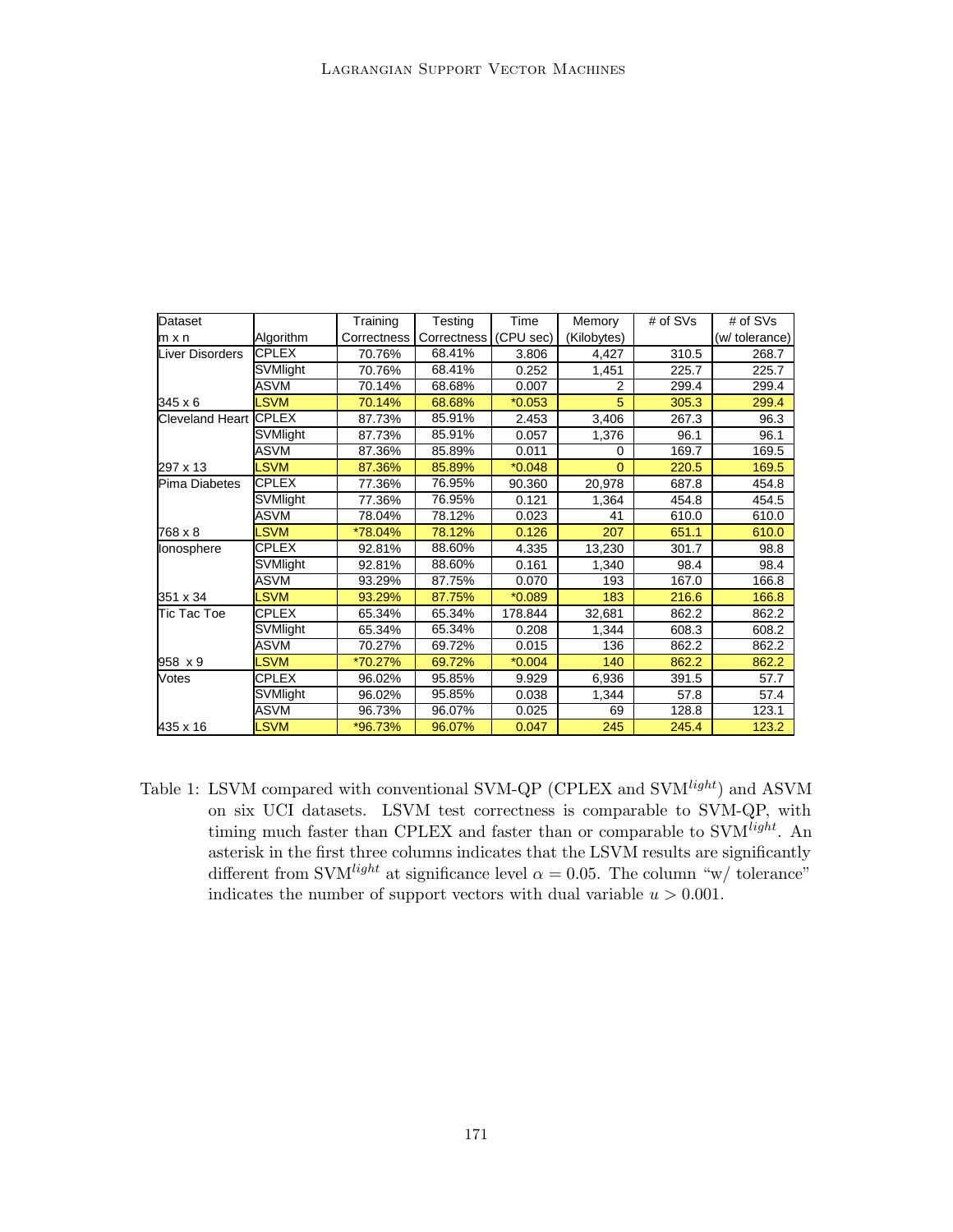| Training        | <b>CPU</b>           | <b>Iterations</b>    | Test Set             | Memory               | # of SVs             | # of SVs             |
|-----------------|----------------------|----------------------|----------------------|----------------------|----------------------|----------------------|
| <b>Set Size</b> | Sec                  |                      | Accuracy             | (Kilobytes)          |                      | (w/ tolerance)       |
|                 | SVM <sup>light</sup> | SVM <sup>light</sup> | SVM <sup>light</sup> | SVM <sup>light</sup> | SVM <sup>light</sup> | SVM <sup>light</sup> |
|                 | <b>LSVM</b>          | <b>LSVM</b>          | <b>LSVM</b>          | <b>LSVM</b>          | <b>LSVM</b>          | <b>LSVM</b>          |
| 1605            | 0.3                  | 256                  | 84.05%               | 1340                 | 708                  | 706                  |
|                 | 1.4                  | 38                   | 84.27%               | 2816                 | 1364                 | 1069                 |
| 2265            | 0.5                  | 389                  | 84.37%               | 1340                 | 1012                 | 1011                 |
|                 | 2.1                  | 40                   | 84.66%               | 4672                 | 1924                 | 1540                 |
| 3185            | 0.8                  | 495                  | 84.22%               | 2444                 | 1316                 | 1312                 |
|                 | 3.2                  | 43                   | 84.55%               | 6148                 | 2662                 | 2040                 |
| 4781            | 1.5                  | 724                  | 84.33%               | 3388                 | 1906                 | 1904                 |
|                 | 5.3                  | 46                   | 84.55%               | 9044                 | 3933                 | 3026                 |
| 6414            | 2.7                  | 966                  | 84.47%               | 3684                 | 2490                 | 2488                 |
|                 | 7.6                  | 47                   | 84.68%               | 12584                | 5220                 | 3985                 |
| 11221           | 11.6                 | 1588                 | 84.58%               | 5536                 | 4222                 | 4220                 |
|                 | 15.3                 | 50                   | 84.84%               | 22368                | 9008                 | 6879                 |
| 16101           | 28.2                 | 2285                 | 84.81%               | 7508                 | 6003                 | 5999                 |
|                 | 23.8                 | 52                   | 85.01%               | 32544                | 12935                | 9803                 |
| 22697           | 55.9                 | 3389                 | 85.16%               | 10212                | 8385                 | 8381                 |
|                 | 36.5                 | 54                   | 85.35%               | 44032                | 18048                | 13721                |
| 32562           | 112.7                | 4850                 | 85.03%               | 15500                | 11782                | 11777                |
|                 | 56.1                 | 55                   | 85.05%               | 70416                | 25769                | 19448                |

Table 2: Comparison of LSVM with  $\text{SVM}^\text{light}$  on the UCI adult dataset. LSVM test correctness is comparable to that of SVM<sup>light</sup>, but is faster on large datasets. The column "w/ tolerance" indicates the number of support vectors with dual variable  $u > 0.001$ .  $(\nu = 0.03)$ 

| # of      | # of |    | Fraining                                                        | Testing | $\tau$ ime | Memory      |
|-----------|------|----|-----------------------------------------------------------------|---------|------------|-------------|
| Points    |      |    | Attributes   Iterations   Correctness   Correctness   (CPU min) |         |            | (Kilobytes) |
| 2 million |      | 81 | 69.80%                                                          | 69.44%  | 22.4       | 918.256     |

Table 3: Performance of LSVM on NDC generated dataset ( $\nu = 0.1$ ). SVM<sup>light</sup> failed on this dataset.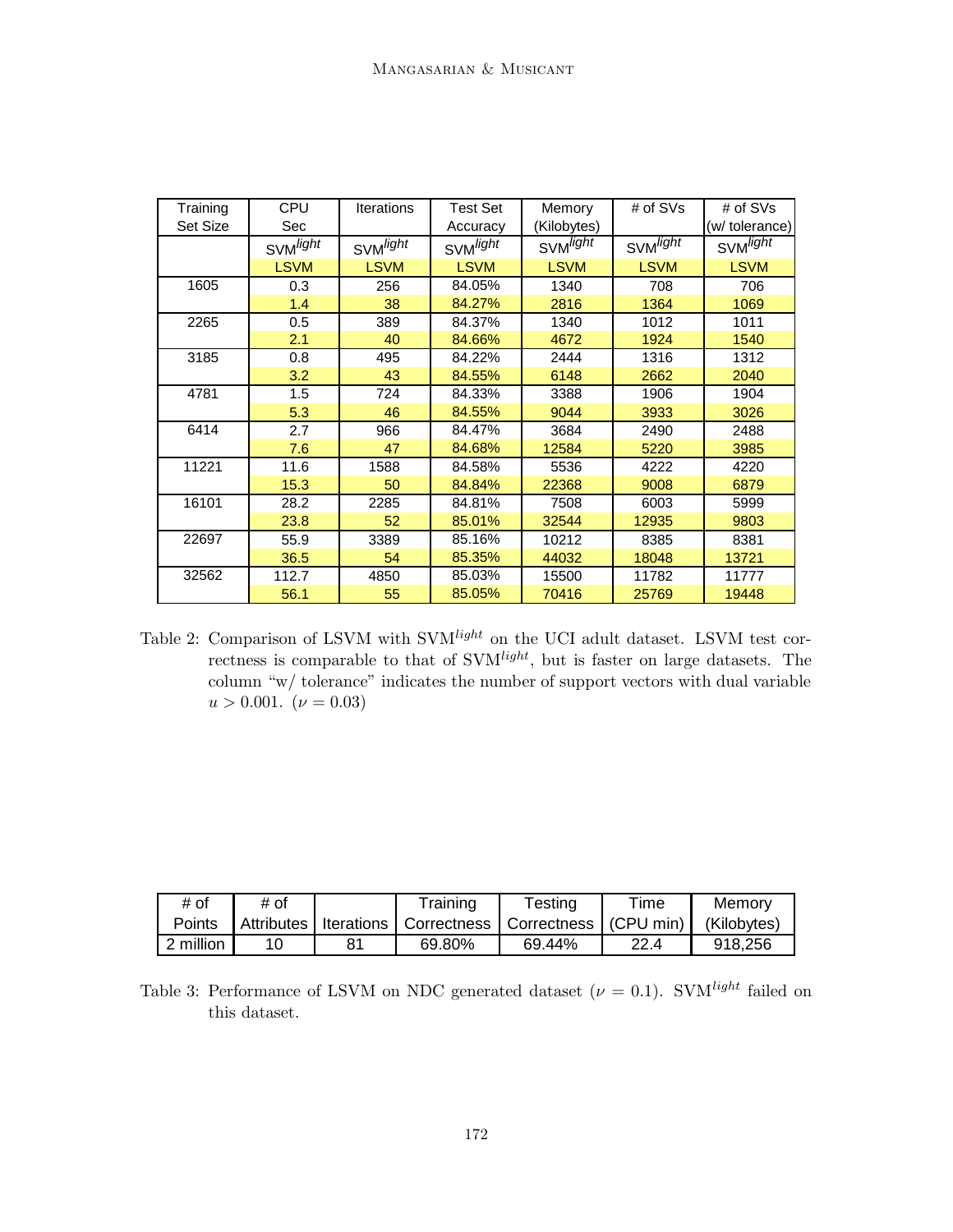Table 3 shows results from running LSVM on a massively sized dataset. This dataset was created using our own NDC Data Generator (Musicant, 1998) as suggested by Usama Fayyad. The results show that LSVM can be used to solve massive problems quickly, which is particularly intriguing given the simplicity of the LSVM Algorithm. Note that for these experiments, all the data was brought into memory. As such, the running time reported consists of the time used to actually solve the problem to termination excluding I/O time. This is consistent with the measurement techniques used by other popular approaches (Joachims, 1999, Platt, 1999). Putting all the data in memory is simpler to code and results in faster running times. However, it is not a fundamental requirement of our algorithm block matrix multiplications, incremental evaluations of  $Q^{-1}$  using another application of the Sherman-Morrison-Woodbury identity, and indices on the dataset can be used to create an efficient disk based version of LSVM. We note that we tried to run SVM<sup>light</sup> on this dataset, but after running for more than six hours it did not terminate.

We now demonstrate the effectiveness of LSVM in solving nonlinear classification problems through the use of kernel functions. One highly nonlinearly separable but simple example is the "tried and true" checkerboard dataset (Ho and Kleinberg, 1996), which has often been used to show the effectiveness of nonlinear kernel methods on a dataset for which a linear separation clearly fails. The checkerboard dataset contains 1000 points randomly sampled from a checkerboard. These points are used as a training set in LSVM to try to reproduce an accurate rendering of a checkerboard. For this problem, we used the following Gaussian kernel:

$$
K(G, G') = \varepsilon^{-2 \cdot 10^{-4} \|G_i - G_j\|^2}, i, j = 1, \dots, m
$$
\n(31)

Our results, shown in Figure 2, demonstrate that LSVM shows similar or better generalization capability on this dataset when compared to other methods (Kaufman, 1999, Mangasarian and Musicant, 2001, Lee and Mangasarian, 2000). Total time for the checkerboard problem using LSVM with a Gaussian kernel was 2.85 hours on the Locop2 Pentium II Xeon machine on the 1000-point training set in  $R^2$  after 100,000 iterations. Test set accuracy was 97.0% on a 39,000-point test set. However, within 58 seconds and after 100 iterations, a quite reasonable checkerboard was obtained (http://www.cs.wisc.edu/~olvi/ lsvm/check100iter.eps) with a 95.9% accuracy on the same test set.

The final set of experiments, shown in Table 4, demonstrates the effectiveness of nonlinear kernel functions with LSVM on UCI datasets (Murphy and Aha, 1992) specialized as follows for purposes of our tests:

- The *liver-disorders* dataset contains 345 points, each consisting of six features. Class 1 contains 145 points, and class -1 contains 200 points.
- The *letter-recognition* dataset is used for recognizing letters of the alphabet. Traditionally, this dataset is used for multi-category classification. We used it here in a two class situation by taking a subset of those points which correspond to the letter "A," and a subset of those points which correspond to the letter "B." This resulted in a dataset of 600 points with 6 features, where each class contained 300 points.
- The mushroom dataset is a two class dataset which contains eight categorical attributes. We transformed each categorical attribute into a series of binary attributes, one attribute for each distinct value. For example, this dataset contains an attribute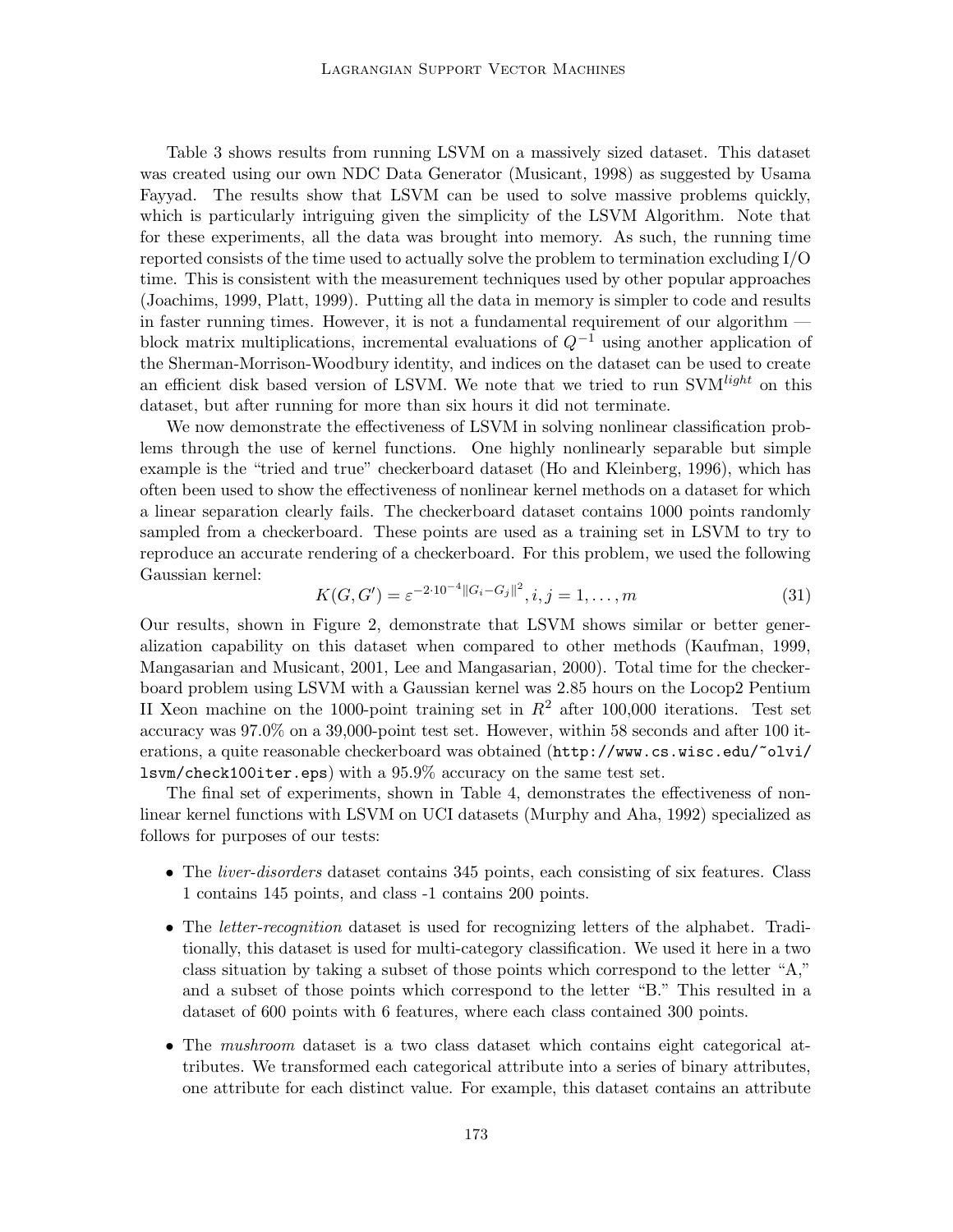

Figure 2: Gaussian kernel LSVM performance on checkerboard training dataset.  $(\nu = 10^5)$ 

called "cap surface," which can take one one of four categories, namely "fibrous," "grooves," "scaly," or "smooth." We represented this as four binary attributes. A 1 is assigned to the attribute that corresponds to the actual category, and a 0 to the rest. Thus the categorical value "fibrous" would be represented by [1 0 0 0], while the value "smooth" would be represented by [0 0 0 1]. A subset of the entire mushroom dataset was used, so as to shorten the running times of our experiments. The final dataset we used contained 22 features with 200 points in class 1 and 300 points in class -1.

• The tic-tac-toe dataset is a two class dataset that contains incomplete tic-tac-toe games. All those games with a possible winning move for "X" end up in category 1, and all other games end up in category -1. We have intentionally represented this problem with a poor representation scheme to show the power of non-linear kernels in overcoming this difficulty. Each tic-tac-toe game is represented by 9 attributes, where each attribute corresponds to a spot on the tic-tac-toe board. An "X" is represented by 1, an "O" is represented by 0, and a blank is represented by -1. We used a subset of this dataset with 9 attributes, 200 points in class 1, and 100 points in class -1.

We chose which kernels to use and appropriate values of  $\nu$  via tuning sets and tenfold cross-validation techniques. The results show that nonlinear kernels produce test set accuracies that improve on those obtained with linear kernels.

## 6. Conclusion

A fast and extremely simple algorithm, LSVM, considerably easier to code than SVM<sup>light</sup> (Joachims, 1999), SMO (Platt, 1999), SOR (Mangasarian and Musicant, 1999) and ASVM (Mangasarian and Musicant, 2000), capable of classifying datasets with millions of points has been proposed and implemented in a few lines of MATLAB code. For a linear kernel,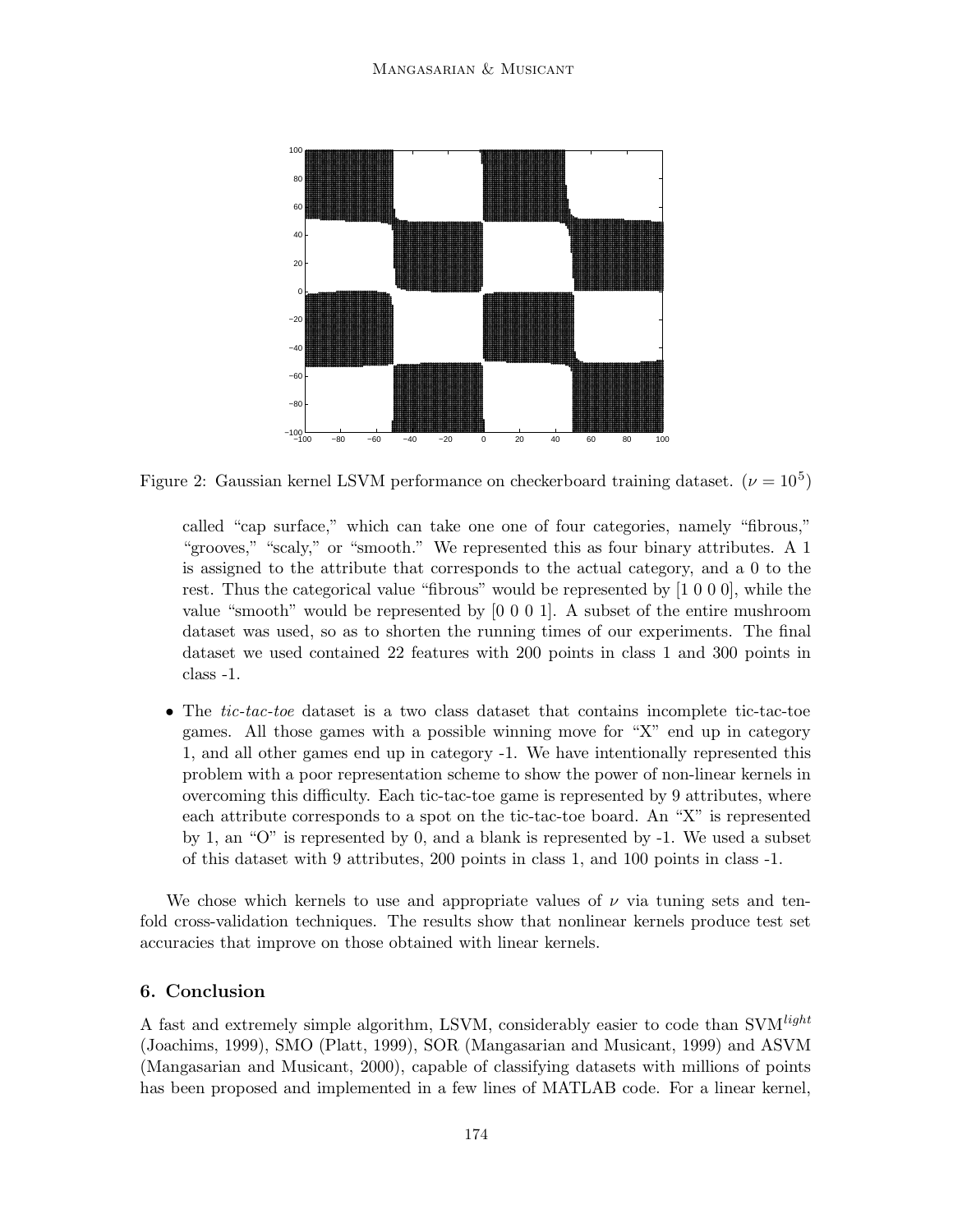| Dataset                |                       | Kernel       | Training    | Testing     | Time     | Memory      | # of SVs | # of SVs       |
|------------------------|-----------------------|--------------|-------------|-------------|----------|-------------|----------|----------------|
| $m \times n$           | Algorithm             | Type         | Correctness | Correctness | (secs)   | (Kilobytes) |          | (w/ tolerance) |
| <b>Liver Disorders</b> | SVM <sup>light</sup>  | Linear       | 70.76%      | 68.41%      | 0.239    | 1448        | 225.7    | 225.7          |
|                        |                       | Quadratic    | 76.30%      | 72.79%      | 0.197    | 42413       | 218.6    | 218.6          |
|                        | _SVM                  | Linear       | 70.15%      | 68.68%      | $*0.051$ | 4           | 305.3    | 299.4          |
| 345 x 6                |                       | Quadratic    | *75.17%     | 72.78%      | $*0.345$ | 2418        | 304.4    | 298.5          |
| Tic-Tac-Toe            | SVM <sup>light</sup>  | Linear       | 66.67%      | 66.67%      | 0.036    | 1375        | 182.8    | 0.0            |
|                        |                       | Quadratic    | 98.30%      | 95.33%      | 17.575   | 42424       | 73.5     | 73.4           |
|                        | <b>_SVM</b>           | Linear       | 66.67%      | 66.67%      | $*0.001$ | 23          | 270.0    | 0.0            |
| $300 \times 9$         |                       | Quadratic    | *99.52%     | 95.00%      | $*0.377$ | 1852        | 122.4    | 115.3          |
| Letter Recognition     | SVM <sup>light</sup>  | Linear       | 85.48%      | 85.00%      | 0.124    | 1234        | 240.3    | 240.3          |
|                        |                       | Cubic        | 89.31%      | 88.67%      | 0.374    | 1374        | 217.0    | 216.9          |
|                        | <b>SVM</b>            | Linear       | *81.69%     | 81.50%      | $*0.029$ | 76          | 537.7    | 535.3          |
| 600 x 6                |                       | <b>Cubic</b> | 88.56%      | 87.83%      | $*1.639$ | 6976        | 472.2    | 400.7          |
| Mushroom               | ISVM <sup>light</sup> | Linear       | 77.24%      | 76.20%      | 0.536    | 1340        | 241.9    | 240.3          |
|                        |                       | Cubic        | 90.91%      | 88.40%      | 0.261    | 1340        | 174.5    | 163.6          |
|                        | LSVM                  | Linear       | 77.96%      | 76.80%      | $*0.053$ | 124         | 438.7    | 428.1          |
| 500 x 22               |                       | Cubic        | 90.91%      | 88.20%      | $*0.570$ | 4724        | 366.7    | 250.5          |

Table 4: LSVM performance with linear, quadratic, and cubic kernels (polynomial kernels of degree 1, 2, and 3 respectively). An asterisk in the first three columns indicates that the LSVM results are significantly different from  $\text{SVM}^{light}$  at significance level  $\alpha = 0.05$ . The column "w/ tolerance" indicates the number of support vectors with dual variable  $u > 0.001$ .

LSVM is an iterative method which requires nothing more complex than the inversion of a single matrix of the order of the input space plus one, and thus has the ability to handle massive problems. For a positive semidefinite nonlinear kernel, a single matrix inversion is required in the space of dimension equal to the number of points classified. Hence, for such nonlinear classifiers LSVM can handle only intermediate size problems.

There is room for future work in reducing the number of support vectors in the solutions yielded by LSVM. One method would be to augment the quadratic term in  $y$  in the objective function of  $(7)$  by a 1-norm in y. This should decrease the number of support vectors as in work by Bradley and Mangasarian (1998) where the 1-norm was used to effectively suppress features. Additionally, the iterative algorithm itself could be modified so that dual variables with values smaller than a tolerance would be automatically set to zero.

Further future work includes extensions to parallel processing of the data and handling very large datasets directly from disk as well as extending nonlinear kernel classification to very large datasets.

### Acknowledgements

Research described in this Data Mining Institute Report 00-06, June 2000, was supported by National Science Foundation Grants CCR-9729842 and CDA-9623632, by Air Force Office of Scientific Research Grant F49620-00-1-0085 and by Microsoft. We wish to thank our colleague Thorsten Joachims for supplying us with his latest code for  $\text{SVM}^\textit{light}$  and for advice on how to run it efficiently.

c 2001 Olvi L. Mangasarian and David R. Musicant.

The LSVM Algorithm 1 and the LSVM Codes 2 and 3 are copyrighted and may not be used for any commercial purpose without written authorization from the authors.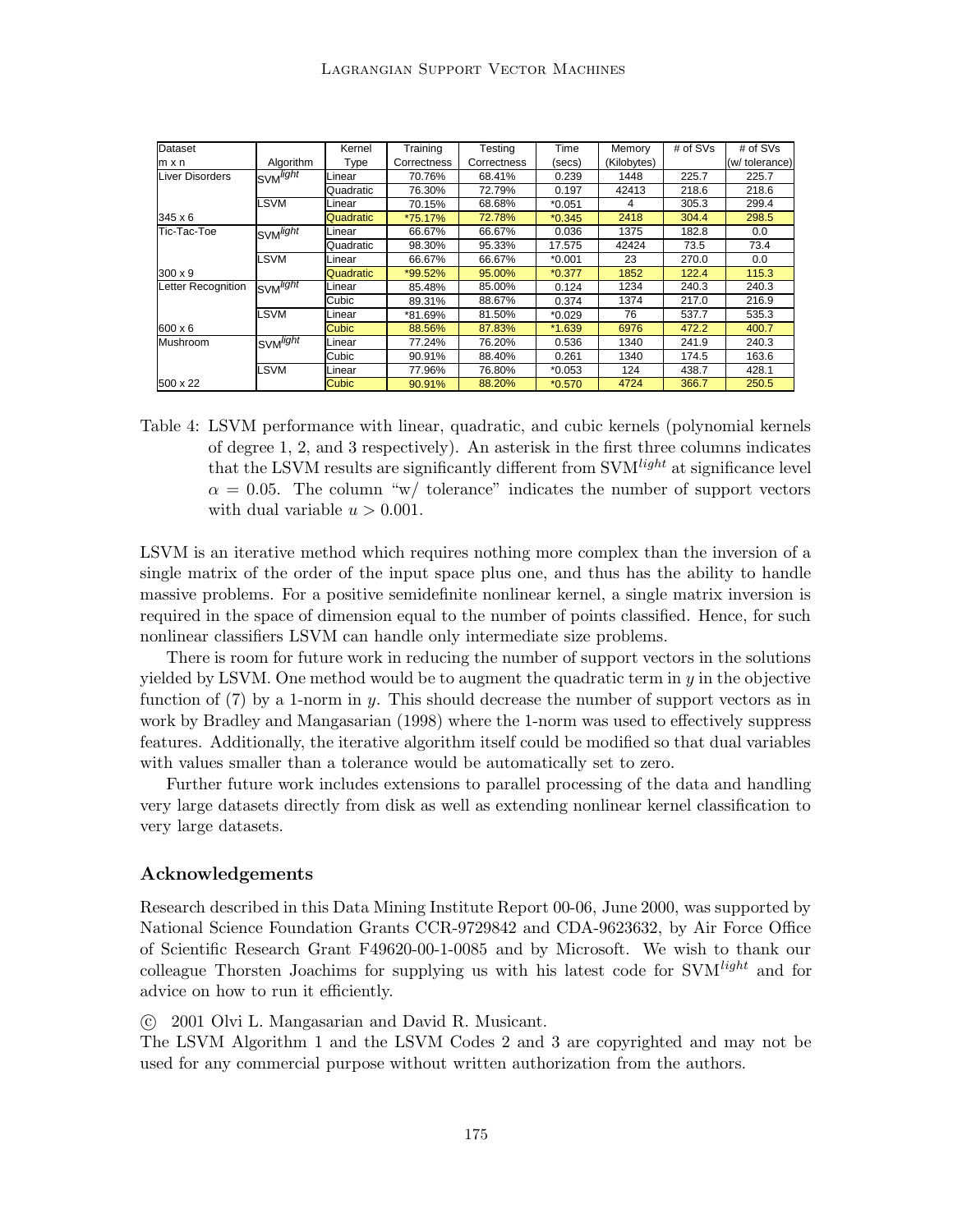### References

- D. P. Bertsekas. *Nonlinear Programming.* Athena Scientific, Belmont, MA, second edition, 1999.
- P. S. Bradley and O. L. Mangasarian. Feature selection via concave minimization and support vector machines. In J. Shavlik, editor, Machine Learning Proceedings of the Fifteenth International Conference(ICML '98), pages 82–90, San Francisco, California, 1998. Morgan Kaufmann. ftp://ftp.cs.wisc.edu/math-prog/tech-reports/98-03. ps.
- P. S. Bradley and O. L. Mangasarian. Massive data discrimination via linear support vector machines. Optimization Methods and Software, 13:1–10, 2000. ftp://ftp.cs.wisc.edu/ math-prog/tech-reports/98-03.ps.
- V. Cherkassky and F. Mulier. Learning from Data Concepts, Theory and Methods. John Wiley & Sons, New York, 1998.
- N. Cristianini and J. Shawe-Taylor. An Introduction to Support Vector Machines. Cambridge University Press, Cambridge, 2000.
- M. C. Ferris and T. S. Munson. Interior point methods for massive support vector machines. Technical Report 00-05, Computer Sciences Department, University of Wisconsin, Madison, Wisconsin, May 2000. ftp://ftp.cs.wisc.edu/pub/dmi/tech-reports/00-05. ps.
- G. H. Golub and C. F. Van Loan. *Matrix Computations*. The John Hopkins University Press, Baltimore, Maryland, 3rd edition, 1996.
- T. K. Ho and E. M. Kleinberg. Checkerboard dataset, 1996. http://www.cs.wisc.edu/ math-prog/mpml.html.
- ILOG, Inc. ILOG CPLEX 6.5 Reference Manual. ILOG CPLEX Division, Incline Village, Nevada, 1999.
- T. Joachims. SV $M^{light}$ , 1998. http://ais.gmd.de/~thorsten/svm\_light.
- T. Joachims. Making large-scale support vector machine learning practical. In Schölkopf et al. (1999), pages 169–184.
- L. Kaufman. Solving the quadratic programming problem arising in support vector classification. In Schölkopf et al.  $(1999)$ , pages  $147-167$ .
- Y.-J. Lee and O. L. Mangasarian. RSVM: Reduced support vector machines. In *Proceedings* of the First SIAM International Conference on Data Mining, 2001. To appear. ftp: //ftp.cs.wisc.edu/pub/dmi/tech-reports/00-07.ps.
- Yuh-Jye Lee and O. L. Mangasarian. SSVM: A smooth support vector machine. Computational Optimization and Applications, 2000. To appear. ftp://ftp.cs.wisc.edu/pub/ dmi/tech-reports/99-03.ps.